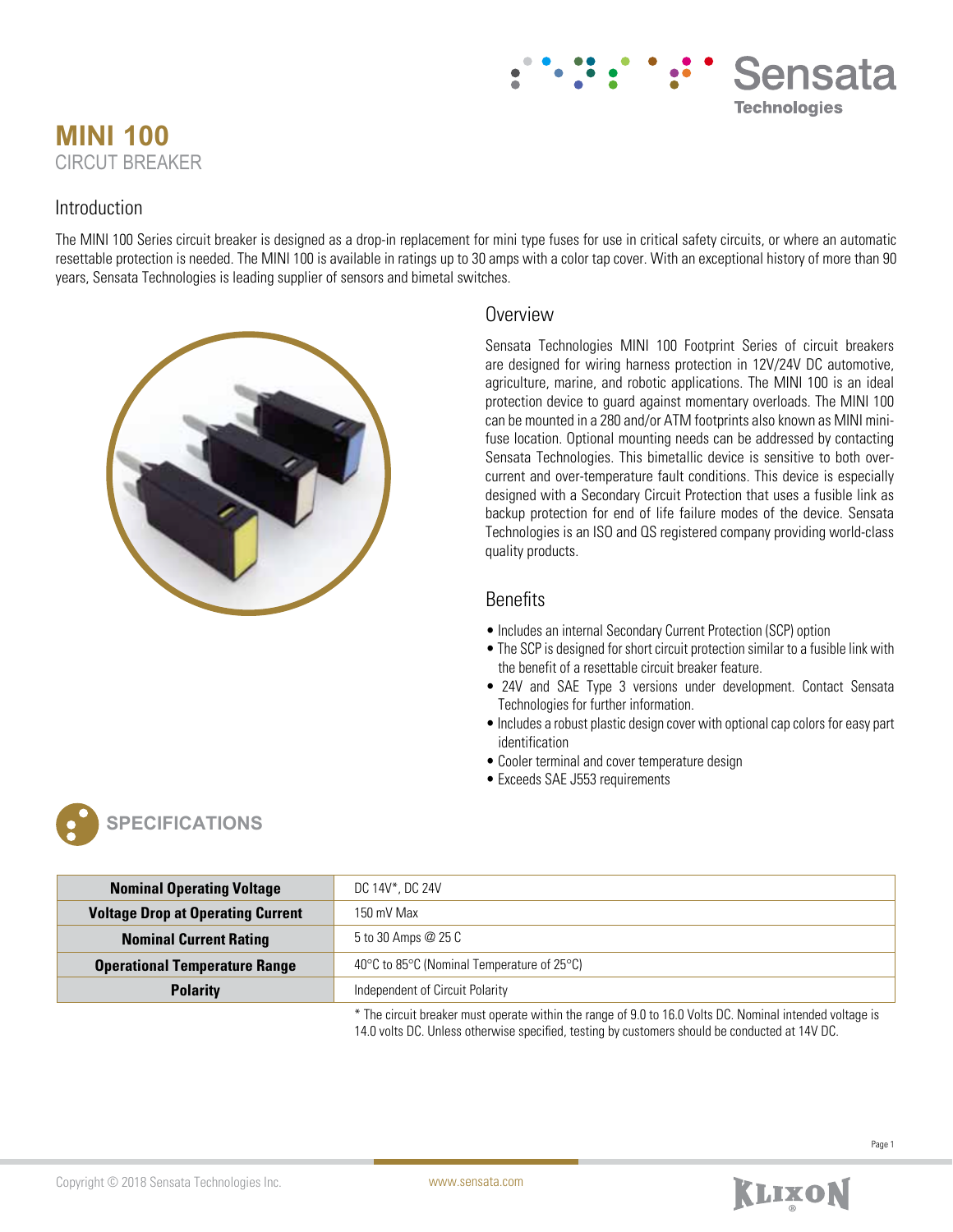

### Current Re-Rating with Ambient Temperature

|                                   | <b>Color Coding</b>  | <b>Derated Currents @ Ambient Temperatures</b> |                |                |  |
|-----------------------------------|----------------------|------------------------------------------------|----------------|----------------|--|
| <b>Nominal Current Rating (A)</b> | <b>Top Cap Cover</b> | $-40^{\circ}$ C                                | $25^{\circ}$ C | $85^{\circ}$ C |  |
| 5                                 | Tan                  | 6.26                                           | 5              | 3.5            |  |
| 7.5                               | Brown                | 9.4                                            | 7.5            | 5.25           |  |
| 10                                | Red                  | 12.5                                           | 10             |                |  |
| 15                                | Blue                 | 18.5                                           | 15             | 10.5           |  |
| 20                                | Yellow               | 25                                             | 20             | 14             |  |
| 25                                | White                | 31                                             | 25             | 17.5           |  |

## Curves



These curves are to be used only as a guide in selecting a protector for a particular application. Final trip times are dependent upon the type of application and are the responsibility of the application engineer to determine through appropriate testing.

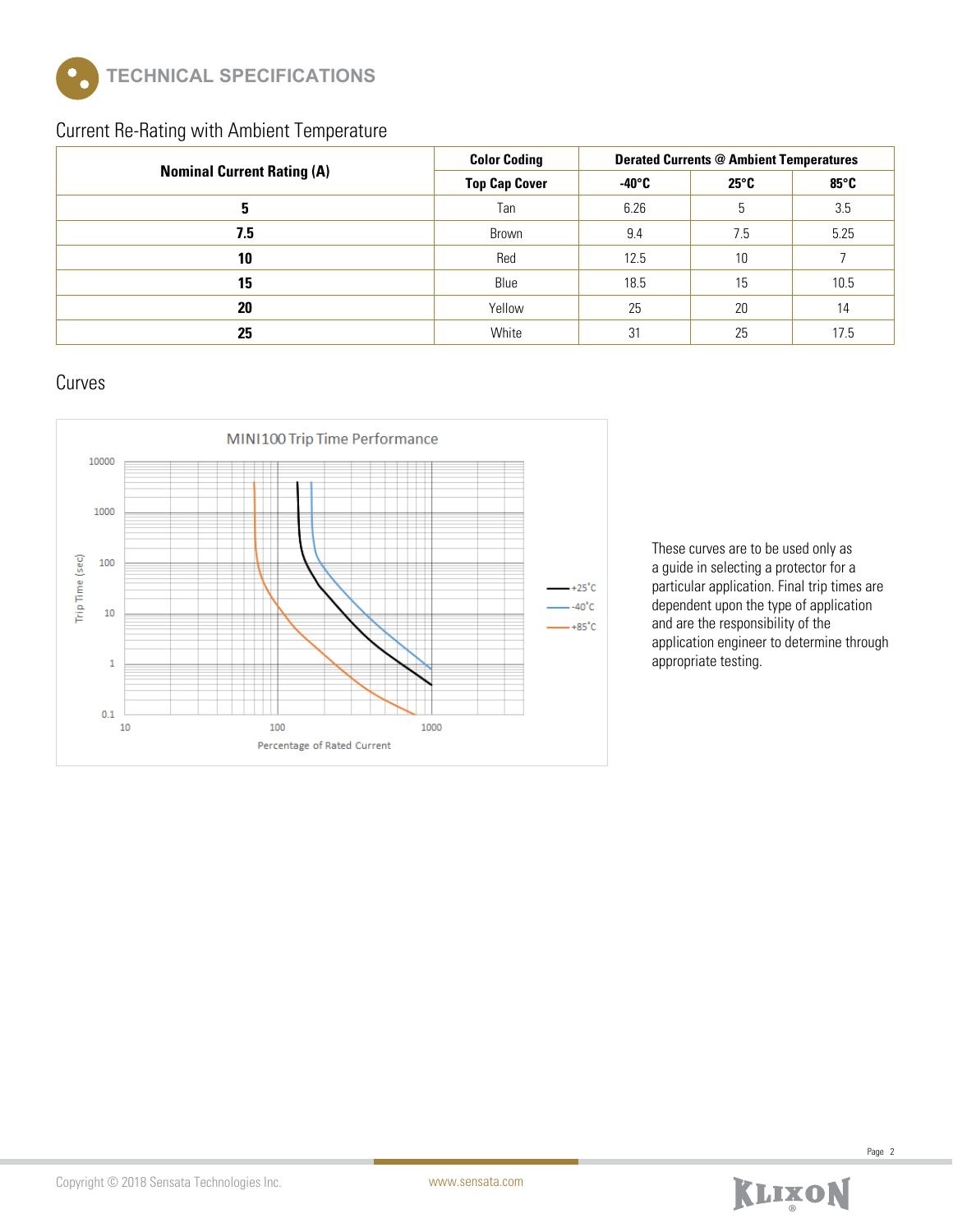